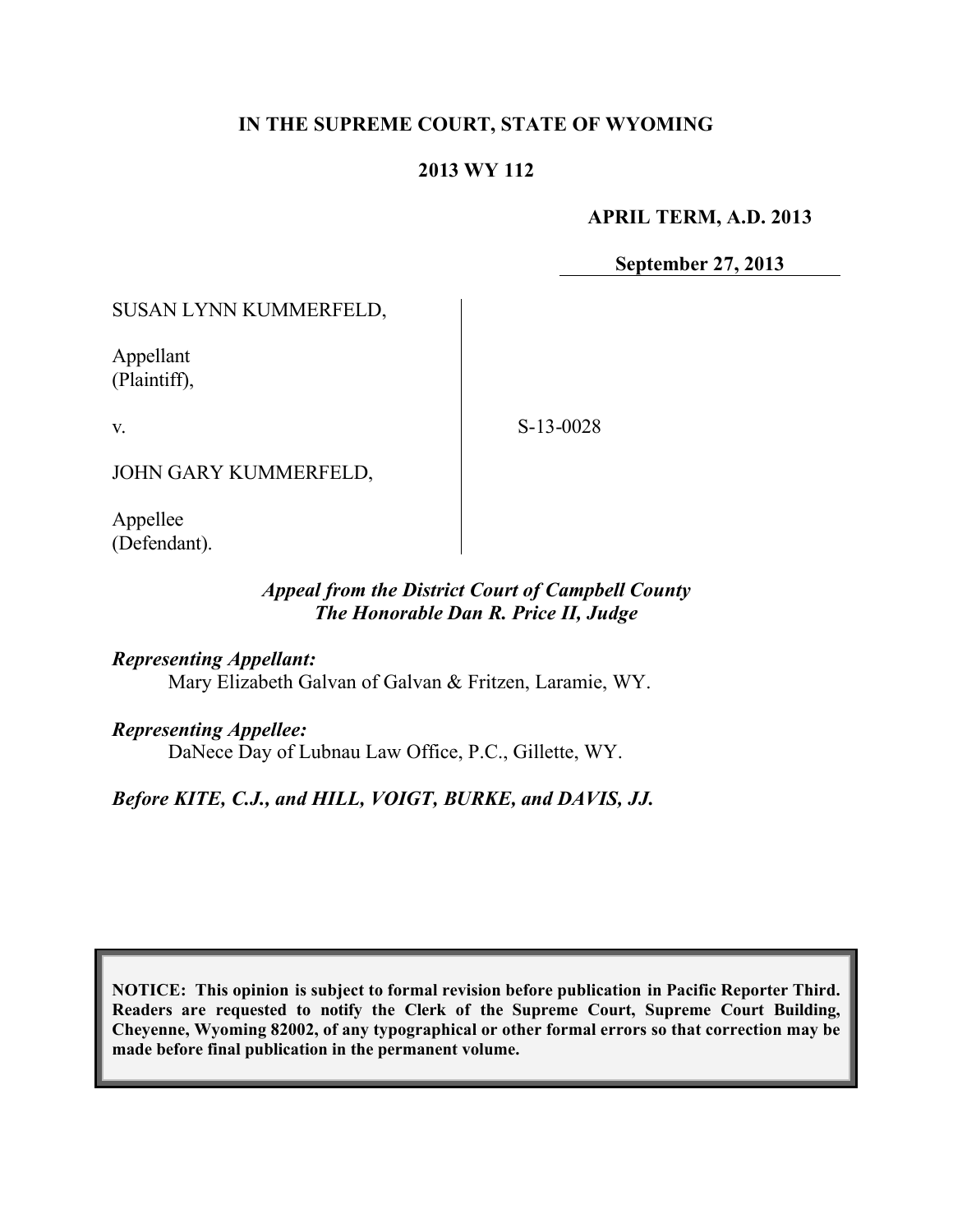**HILL,** Justice.

[¶1] In her appeal of the district court's property allocation, Susan Lynn Kummerfeld (Wife) contends that the court erred when it only gave her 23% of the total assets, with the remainder going to her ex-husband John Gary Kummerfeld (Husband). We affirm.

#### **ISSUE**

[¶2] Wife states her single issue as follows:

Whether the district court abused its discretion in the manner in which it divided the property between the divorcing parties by allocating 23% of the property to Wife and the remainder to Husband.

### **FACTS**

[¶3] Husband and Wife were married on January 21, 1995. Husband and Wife were married for seventeen years at the time they decided to separate. The marriage was a second marriage for each party. Husband, who was in his late fifties when the parties married, brought over \$1 million in assets to the marriage.<sup>1</sup> Wife, who was in her early forties, brought no assets to the marriage.

[¶4] Husband is a third-generation rancher in Campbell County, Wyoming and still maintains the 1,080-acre family ranch outside of Rozet. During the parties' marriage Husband continued the ranch work while also operating his construction and oil field business. Wife did not work outside the couple's home. Prior to the marriage Wife worked at Sam's Club in Casper. Having been previously injured, Wife receives Social Security Disability income of \$1,460.00 per month. Eventually, Husband sold his interest in the construction company for \$2.6 million and he also agreed to purchase his family ranch. Prior to his purchase of the entire ranch, Husband's family gifted a 20-acre parcel to the parties as a wedding gift, separate from the ranch as a whole. A manufactured house was placed on that parcel, which is where the couple resided during their marriage.

[¶5] During the marriage, in 1999 Husband entered a formal contract with his parents to purchase the family ranch for \$132,000.00. As noted, in 2001 Husband sold his interest in his construction company for approximately \$2.6 million. The parties separated in 2011 and these two assets – the ranch and the proceeds from the construction company sale – became the primary issue in the couple's divorce.

<sup>&</sup>lt;sup>1</sup> Though no prenuptial agreement was entered, Husband had, for purposes of securing a bank loan, a financial statement prepared establishing his assets near the time of the parties' marriage.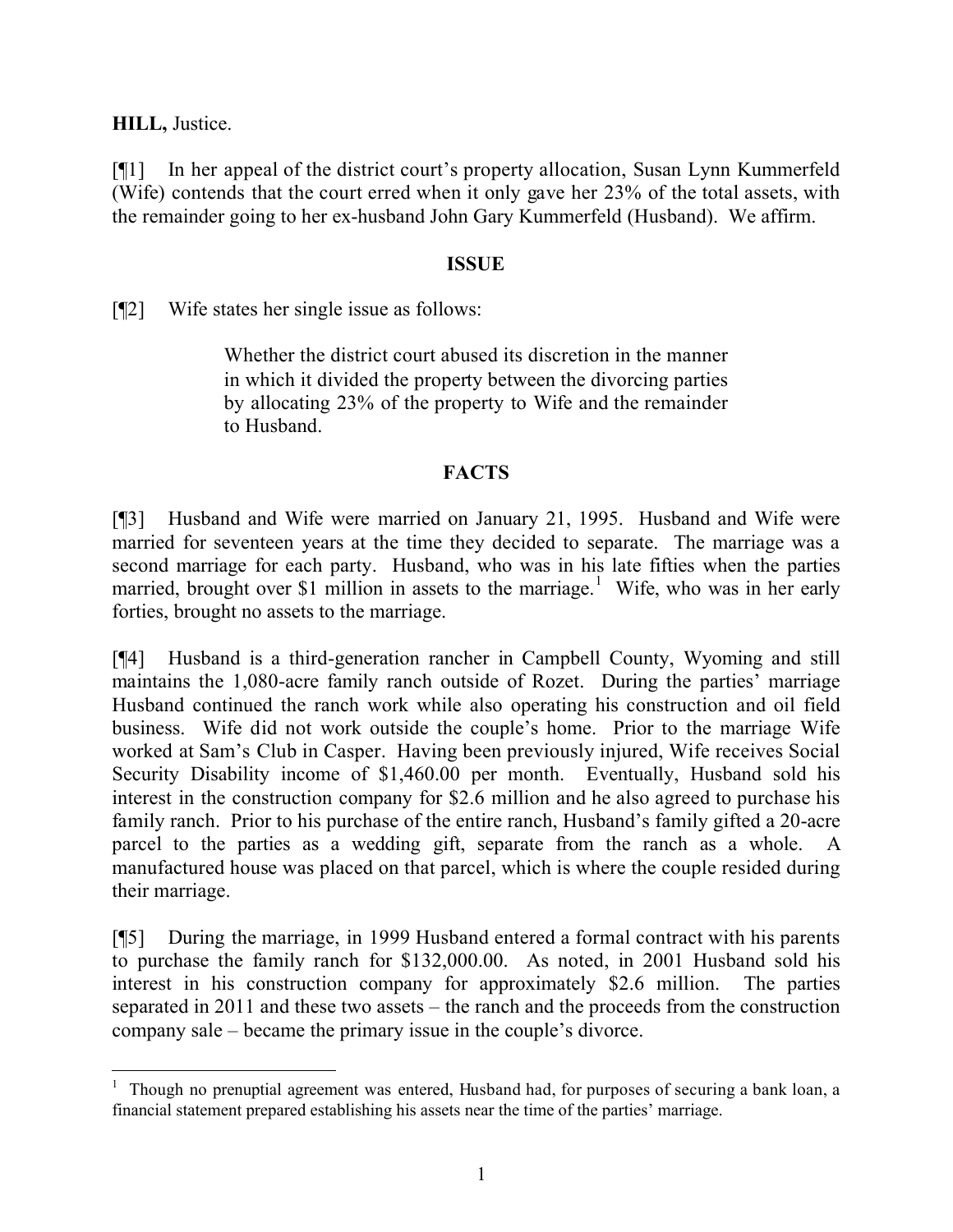[¶6] After trial and after having valued the total assets to be divided between the parties at approximately \$4.5 million, the district court awarded Wife over \$1 million and Husband approximately \$3.4 million. Wife appealed the district court's decision. More facts will be elicited hereinafter as necessary.

#### **STANDARD OF REVIEW**

[¶7] Our standard of review in cases involving property division is well-established:

The district court has broad discretion to divide marital property in a divorce. *Sanning v. Sanning*, 2010 WY 78, ¶ 8, 233 P.3d 922, 923 (Wyo. 2010); *Root v. Root*, 2003 WY 36, ¶ 8, 65 P.3d 41, 44 (Wyo. 2003). *See also*, Wyo. Stat. Ann. § 20-2-114 (LexisNexis 2009) [see below]. We review the district court's disposition of marital property using the abuse of discretion standard. *Sanning*, ¶ 8, 233 P.3d at 923. *See also, Sweat v. Sweat*, 2003 WY 82, ¶ 6, 72 P.3d 276, 278 (Wyo. 2003). "An abuse of discretion occurs when the property disposition shocks the conscience of this court and appears to be so unfair and inequitable that reasonable people cannot abide it." *Hall v. Hall*, 2002 WY 30, ¶ 12, 40 P.3d 1228, 1230 (Wyo. 2002).

*Rosendahl v. Rosendahl*, 2011 WY 162, ¶ 3, 267 P.3d 557, 559 (Wyo. 2011).

### **DISCUSSION**

[¶8] Wife's only argument on appeal is that the trial court inequitably divided the marital assets. She asserts that the district court ignored the great weight of the evidence in segregating the Rozet ranch, which she states was purchased during the marriage, and the parties' investments from the proceeds of the construction business, from the marital estate. As to the ranch, Wife contends that it was "acquired wholly during the marriage, with marital income." She makes essentially the same argument regarding the investment accounts arguing that because the construction business was sold during the marriage, the award is substantially imbalanced. Husband, of course, disagrees with Wife and maintains on appeal that the district court did not abuse its discretion.

[¶9] In property division cases we look to Wyo. Stat. Ann. § 20-2-114 (LexisNexis 2013), which states:

#### **§ 20-2-114. Disposition of property to be equitable; factors; alimony generally**.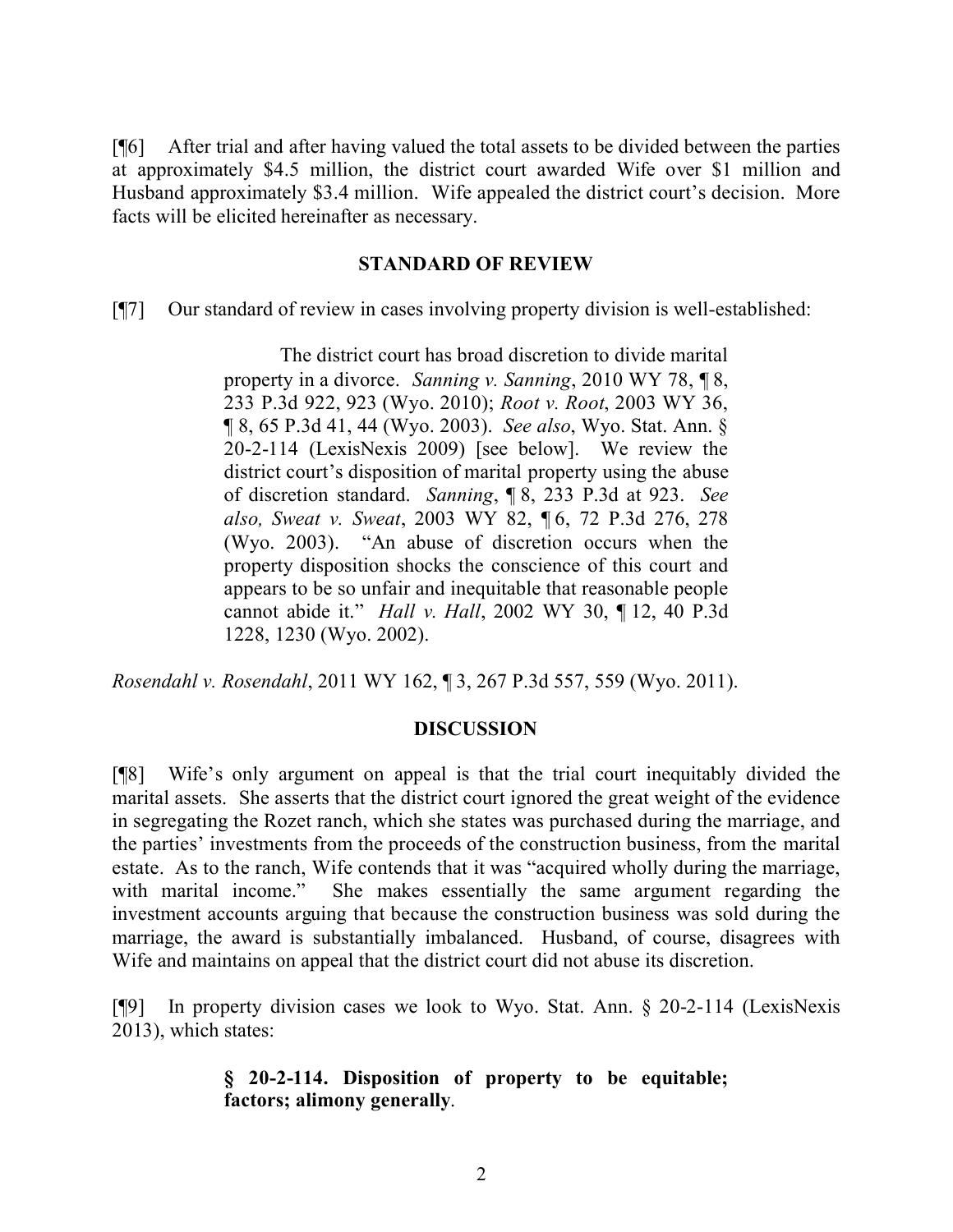… [I]n granting a divorce, the court shall make such disposition of the property of the parties as appears just and equitable, having regard for the respective merits of the parties and the condition in which they will be left by the divorce, the party through whom the property was acquired and the burdens imposed upon the property for the benefit of either party and children. The court may decree to either party reasonable alimony out of the estate of the other having regard for the other's ability to pay and may order so much of the other's real estate or the rents and profits thereof as is necessary be assigned and set out to either party for life, or may decree a specific sum be paid by either party.

With this statute and the standard of review in mind we turn to our case law, which is also quite helpful. First, in *Sanning v. Sanning*, 2010 WY 78, 233 P.3d 922 (Wyo. 2010), the husband claimed that the district court improperly awarded the cabin to wife based upon sentimental value. This Court held that § 20-2-114 permitted the district court to consider a variety of factors in distributing the property, including the party through whom the property was acquired. That factor incorporated the concept of sentimental value, and this Court ultimately upheld the district court's decision to award the cabin to the wife based upon a substantial discount at which it was purchased from Wife's grandparents and offsetting the contributions by Husband and his family with a monetary distribution to Husband.

[¶10] Likewise, in *Wallop v. Wallop,* 2004 WY 46, ¶¶ 14-15, 88 P.3d 1022, 1028 (Wyo. 2004), this Court upheld the award of a family ranch to the husband although it resulted in a property distribution weighted heavily in husband's favor. We stated:

> Wife's primary contention is that the trial court inequitably divided the marital assets. She asserts that Husband was awarded the Canyon Ranch, which caused a substantial imbalance in the value of the property awarded each party. Husband counters that the trial court properly considered the merits of the parties and through whom the Canyon Ranch and other property were acquired in fashioning a just and equitable division.

This court in *Hall v. Hall*, at ¶¶ 13-14, addressed a similar argument. In that case this court recognized:

 The trial court possesses a great amount of discretion in dividing marital property. A just and equitable division of property is just as likely not to be equal.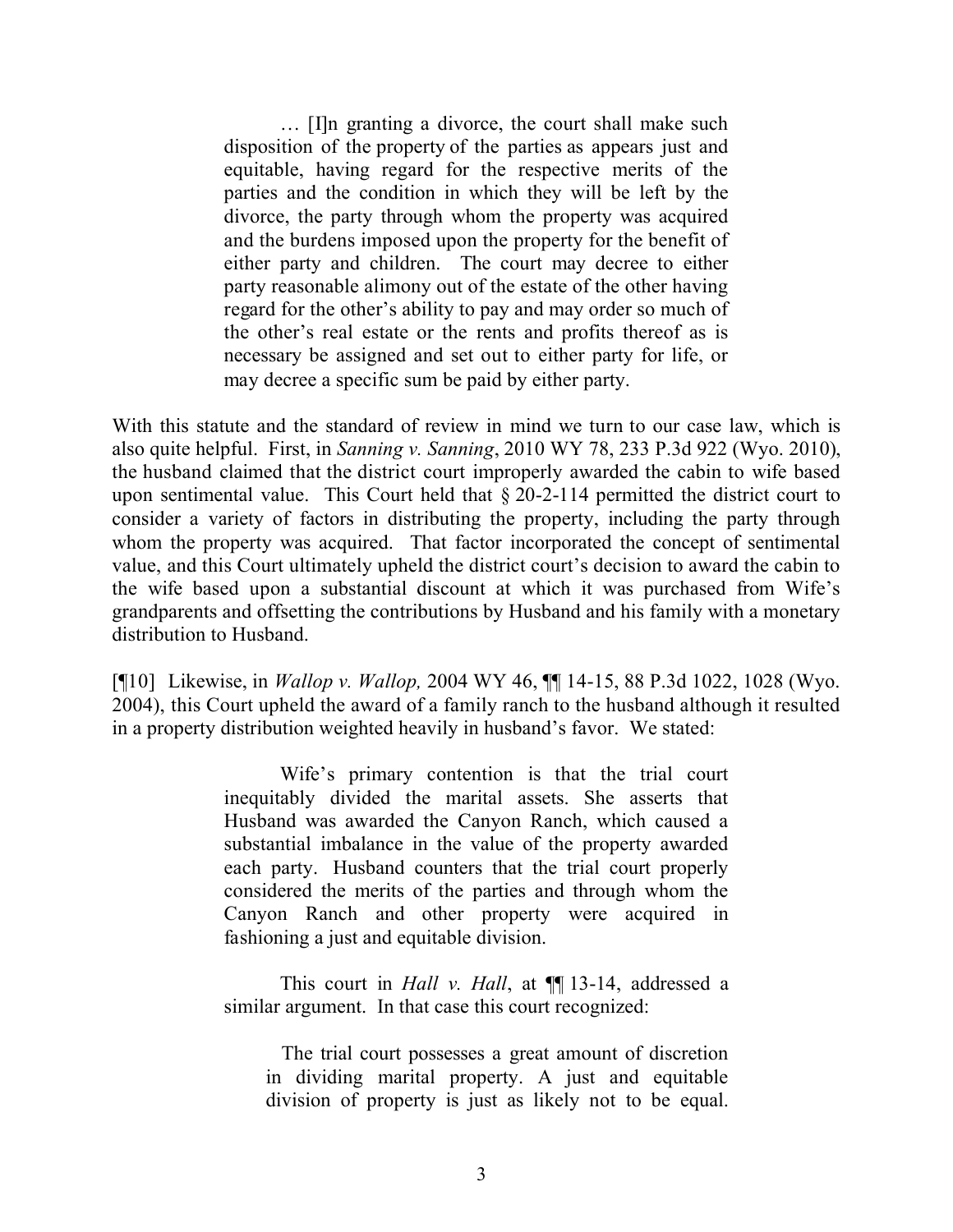*Carlton v. Carlton*, 997 P.2d 1028, 1032 (Wyo. 2000). Although the trial court cannot divide the property in such a way that it would punish one of the parties, it may consider fault of the respective parties, together with all other facts and circumstances surrounding the dissolution of the marriage in dividing a couple's marital assets. 997 P.2d at 1034. We are required to limit our review of the record to an evaluation of whether the trial court's decision was supported by sufficient evidence, and we afford to the prevailing party every favorable inference while omitting any consideration of evidence presented by the unsuccessful party. *Id*. Findings of fact not supported by the evidence, contrary to the evidence, or against the great weight of the evidence cannot be sustained. *Id.*

*Id.*, at ¶ 14. In *France v. France*, 902 P.2d 701, 704 (Wyo. 1995) (emphasis added) we stated:

The property which is subject to division under our statute consists of property *which is the product of the marital union and was acquired during the course of the marriage by the joint efforts of the parties*. …*Wyo. Stat. § 20-2-114 includes as a factor, "the party through whom the property was acquired …." In Warren v. Warren***,** *361 P.2d 525 (Wyo*. *1961)***,** *we held property, which was inherited by or given to that party, can properly be awarded to the party by whom it was inherited or given. In Paul v. Paul, 616 P.2d 707 (Wyo*. *1980)***,** *we held it is not an abuse of discretion to award to a party the property he brought to the marriage*.

In *France*, we affirmed a property division in which the wife received an overwhelming majority of the property. We agreed with the trial court that, because most of the couple s property was brought into the marriage by the wife or inherited by her, she was the appropriate party to receive it upon their divorce. *France*, at 706. *In accord see Pittman v. Pittman*, 999 P.2d 638, 640 (Wyo. 2000), where we held that when most of the property was brought into the marriage by one party or acquired during the marriage through that party,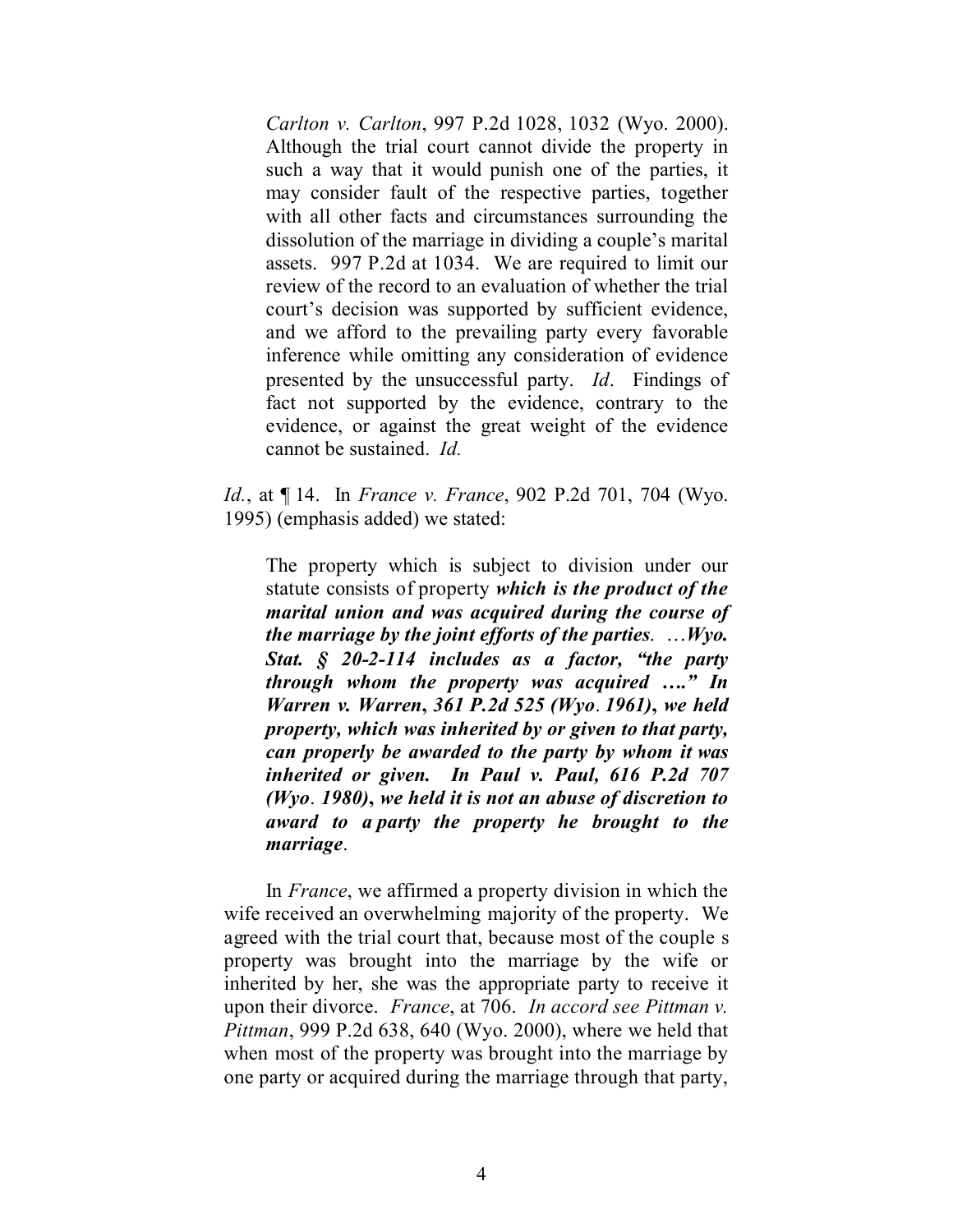it is not unreasonable that the party through whom the property was acquired receive a larger share.

# *Id.* (Emphasis in original.)

[¶11] In this case it is undisputed and acknowledged by both parties that the Rozet ranch has been in Husband's family for three generations. Husband's family owned the ranch his entire life and when Husband was 18 years old, he bought cattle and began to run those cattle on the ranch. In 1959 he built a five-bedroom house on the ranch with the hope of someday living there as an adult. Husband's accountant and son-in-law testified regarding the time and money Husband invested in the ranch. In fact, Husband paid his Father rent over the years, which was supposed to be "applied" to "buying the ranch." When Husband agreed to purchase the ranch from his parents for \$132,000.00, he did so at that reduced price based upon his 40 years of working the ranch. That the district court found that the dealings between Husband and his parents to purchase the ranch were not at "arm's length" is significant. Though the parties argue as to whether or not the ranch's sale price was below fair market value, the district court properly focused on what was of real value in its distribution of the ranch: through whom the property was acquired. While the actual *purchase* of the ranch was done during the parties' marriage, it nevertheless remains a fact that the ranch was originally Husband's family asset.

[¶12] We find that the evidence weighs in favor of Husband. Wife argues vehemently that there was no testimony to any contribution other than rent and no testimony regarding Husband's ranching operating. Instead, she contends that the evidence demonstrated only that Husband had simply been allowed to run cattle on the ranch as a renter over the years. Yet, the ranch belonged to his family for three generations. Husband occupied the ranch from the time he was eighteen years old. The 'rent' he paid was to be applied to an eventual purchase of the ranch and Husband began that process while married to Susan. The record reflects that the ranch property has been in Husband's family for generations and that a reduced price sale of the ranch to Husband in effect compensated for money, time, and effort spent on the ranch.

[¶13] Finally, Wife generally argues that her non-economic contributions must be considered by the district court to have increased the value of the Ranch. However, Wife fails to particularly enumerate any of her non-economic contributions or how they actually increased the value of the ranch. Instead she identifies these contributions in very broad terms. Viewing the evidence in the light most favorable to Husband and giving him the benefit of all reasonable inferences as we are required to do under the applicable standard of review, we conclude that the district court did not abuse its discretion when it awarded the ranch to Husband.

### *Investment Accounts*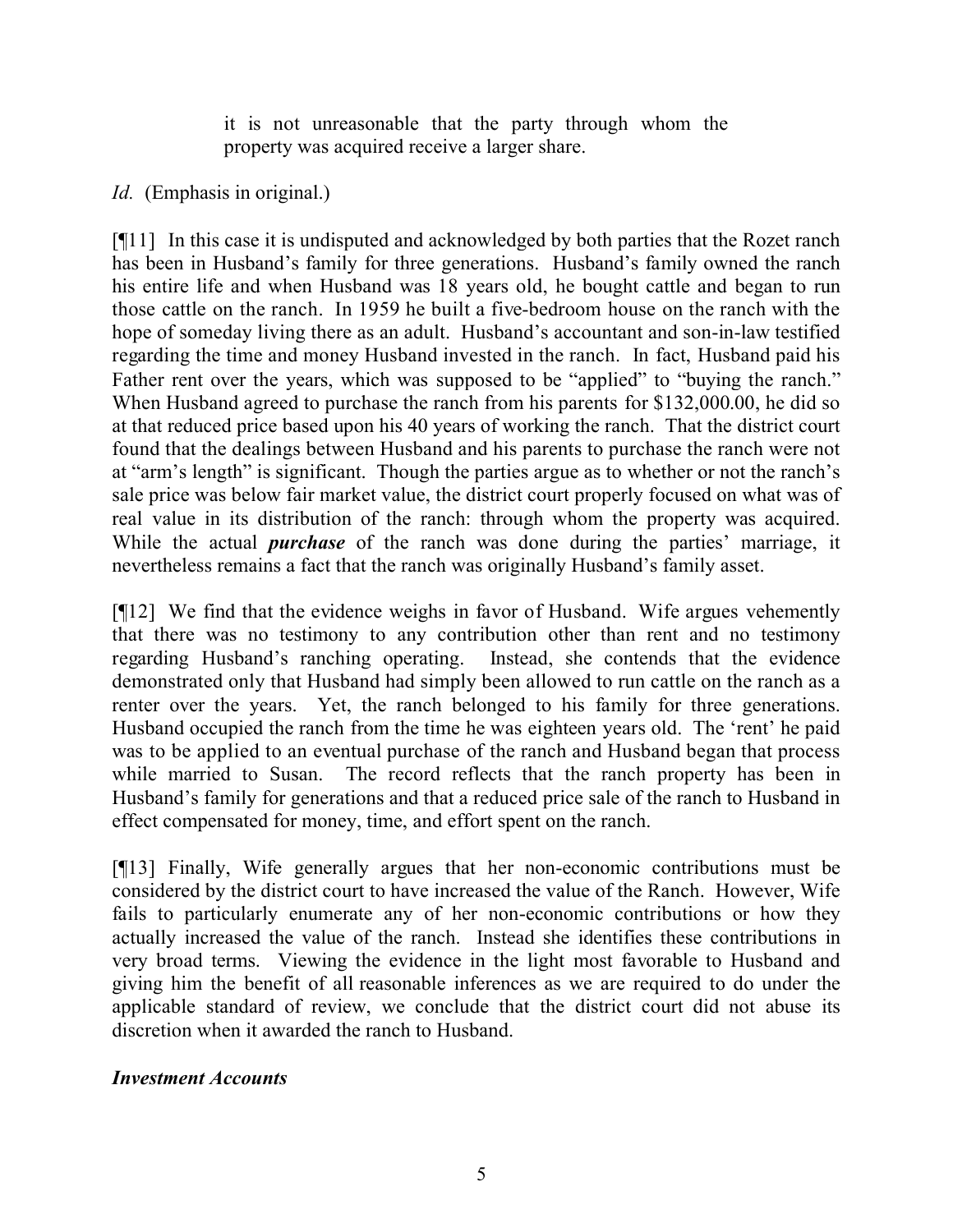[¶14] Husband's interest in K&H Construction provided him proceeds from the sale of his interest in that business totaling approximately \$2.6 million, with a tax consequence of \$900,000.00. The proceeds of this sale were placed in investment accounts with DA Davidson. The district court awarded monies in the DA Davidson accounts totaling \$106,202.00 to Wife and the remaining amounts in the DA Davidson and an Edward Jones account totaling \$1,814,334.00 to Husband.

[¶15] Proceeds from the sale of the construction business were also used to buy three houses in Nevada, two of which the district court awarded to Wife, totaling a value of \$418,400.00. The remaining house was awarded to Husband and held a value at the time of \$361,200.00. Wife was also awarded bank accounts amounting to \$213,656.00 and a cash payment of \$235,000.00. Husband was awarded an \$81,000.00 bank account. However, Wife contends that in its distribution of assets the district court failed to give proper consideration to the increases in the value of the parties' investments and thus abused its discretion when it divided the property.

[¶16] Wife argues again that her non-economic contributions must be considered by the district court to have increased the value of the overall marital estate. Wife largely points to the acquisition of the ranch and to the couple's joint investments from the proceeds of the sale of the construction business. Again, Wife fails to particularly enumerate any of her non-economic contributions or how they actually increased the value of the marital estate. Our review of the record paints a different picture. While we see the value of Wife as a homemaker and do not disvalue that contribution, it is Husband's efforts that remained the primary source of the couple's financial situation. Once more, viewing the evidence in the light most favorable to Husband and giving him the benefit of all reasonable inferences, we must conclude that the district court did not abuse its discretion when it divided the investment accounts as it did. We also note that evidence exists in the record that Wife was possibly funneling her Social Security income to a hidden account; that Wife misled the trial court as to the nature of personal property; that Wife removed \$81,000.00 from a joint account to another account without Husband's knowledge; and that Wife only disclosed at trial an \$80,000.00 loan she made to her son from joint assets.

[¶17] Wife relies on a number of Wyoming cases in support of her argument. In *Breitenstine v. Breitenstine*, 2003 WY 16, 62 P.3d 587 (Wyo. 2003), this Court found that premarital assets were "treated as marital" where the husband co-mingled his premarital and inherited assets by placing all into joint accounts to which both parties had access. This is unlike the present case where Husband did not combine accounts and titles. Rather, most accounts remained separate and Wife did not have access to accounts in Husband's name nor did she have access to any ranch accounts, let alone was her name on the ranch property.